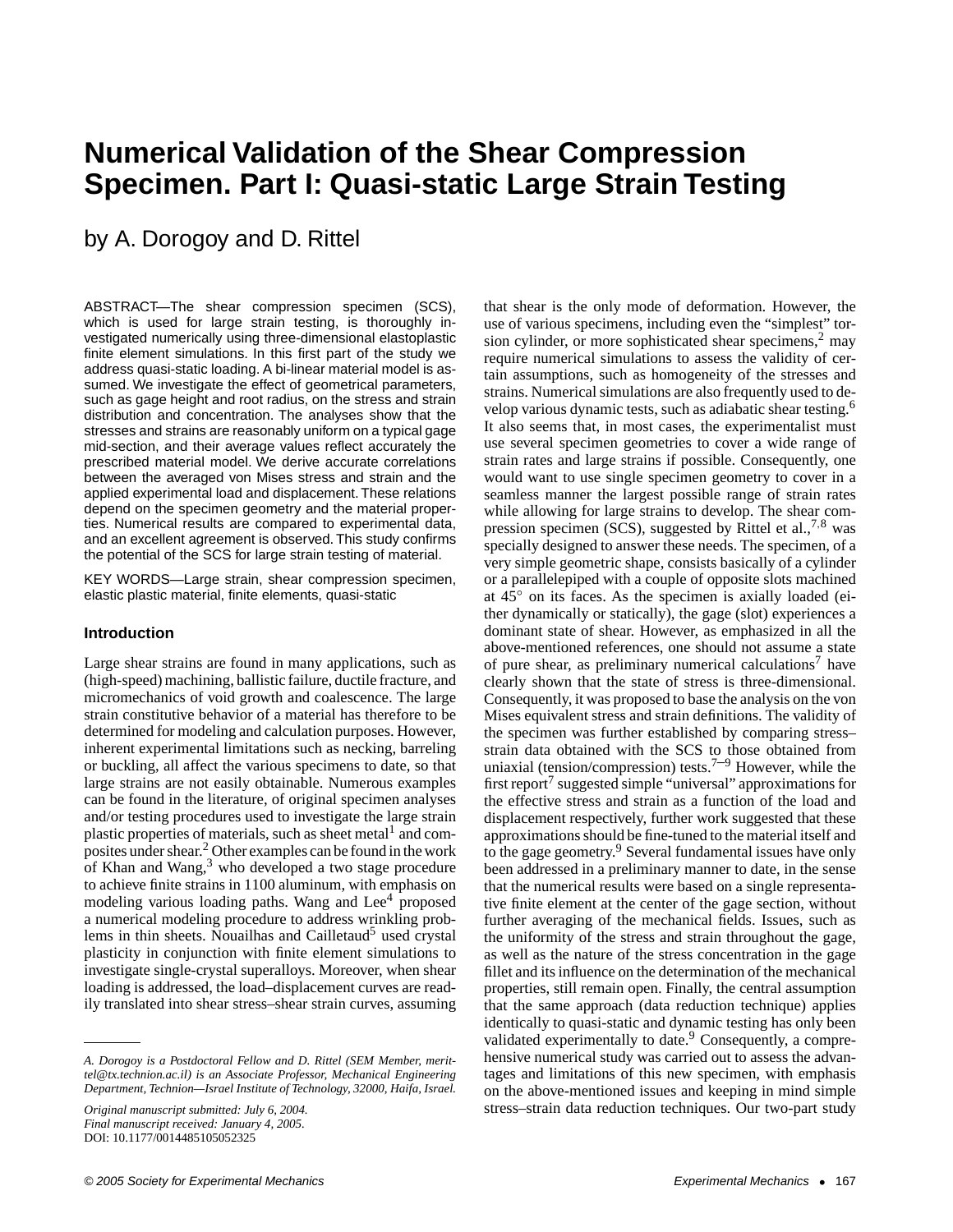addresses both quasi-static and dynamic loading conditions. This first part concerns quasi-static loading.

The paper is organized in four sections. This first section introduces the subject of this work. The second section presents the investigation of the SCS subjected to quasi-static loading. The results are discussed in the third section, followed by a concluding section.

The second section is divided into seven subsections. The first subsection introduces the SCS geometry and the material properties which were used in this study. The numerical model and data processing technique are detailed in the second subsection. The third subsection presents the numerical results. These results address issues that were not previously addressed, such as (i) the effects of different plastic moduli, gage height, and yield stress on the load–displacement curves, (ii) the evolution and uniformity of the plastic zone, (iii) the influence of the plastic modulus and gage height on the averaged values of stresses and strains in a typical mid-section of the gage, and (iv) the influence of gage root radius. The fourth subsection introduces mathematical approximations of averaged stresses and strains. This subsection describes the relationship between the averaged von Mises stress and strain to the applied load and displacement, respectively. A general approach for the assessment of the plastic modulus is developed in the fifth subsection. Two experimental procedures for the determination of the plastic modulus in a quasi-static test are introduced. These procedures are followed by a reintroduction of a simple stress–strain determination procedure of highly practical relevance to the experimentalist. The dependence of its three coefficients on the plastic modulus and gage width is also detailed. Numerical verification problems are presented in the sixth subsection, followed by a limited experimental validation.

# **Investigation of the SCS Subjected to Quasi-static Loading**

## Specimen Geometry and Material Data

The SCS is shown in Fig. 1. As mentioned in the introductory section, this specimen promotes shear deformation in an inclined gage section, and it is aimed at large-strain constitutive testing of materials under both quasi-static and dynamic loading conditions.7,<sup>8</sup> For all the investigated cases, the length, diameter, gage thickness, and root corner radius were chosen to be  $L = 20$  mm,  $D = 10$  mm,  $t = 2.5$  mm, and  $R_1 = 0.125$  mm, respectively. Four different slot widths were selected:  $w = 0.25, 0.5, 1.0,$  and 2.0 mm. The influence of three different root corner radii,  $R_1 = 0.125, 0.25$ , and 0.4 mm, was also investigated for a gage width of  $w =$ 1.0 mm. These sets of geometrical parameters cover most of the actual experimental conditions.

The specimen material is assumed to be bi-linear with Young's modulus  $E = 210$  GPa, Poisson's ratio  $v = 0.3$  and yield stress  $\sigma_Y = 0.7$  GPa. Three representative hardening moduli were analyzed:  $E_p = E/100$ ,  $E_p = E/500$ , and  $E_p = E/2000$ . These values are meant to simulate materials with "high", "average", and "low" hardening characteristics, again to represent a vast class of material behaviors.

# Numerical Model

The numerical analysis was carried out using the commercial finite element code ANSYS (Release 7.0, Ansys



Fig. 1—The shear compression specimen



Fig. 2—The meshed half SCS

Inc.). Due to the symmetry of the problem, only one half of the specimen is modeled, as can be seen in Fig. 2. A typical mesh, which consist of 20335 elements of ANSYS type SOLID187 (3-D 10-Node Tetrahedral Structural Solid), is shown in Fig. 2.

Traction-free boundary conditions were applied on all surfaces, except for surfaces A9, A11, and A13, as shown in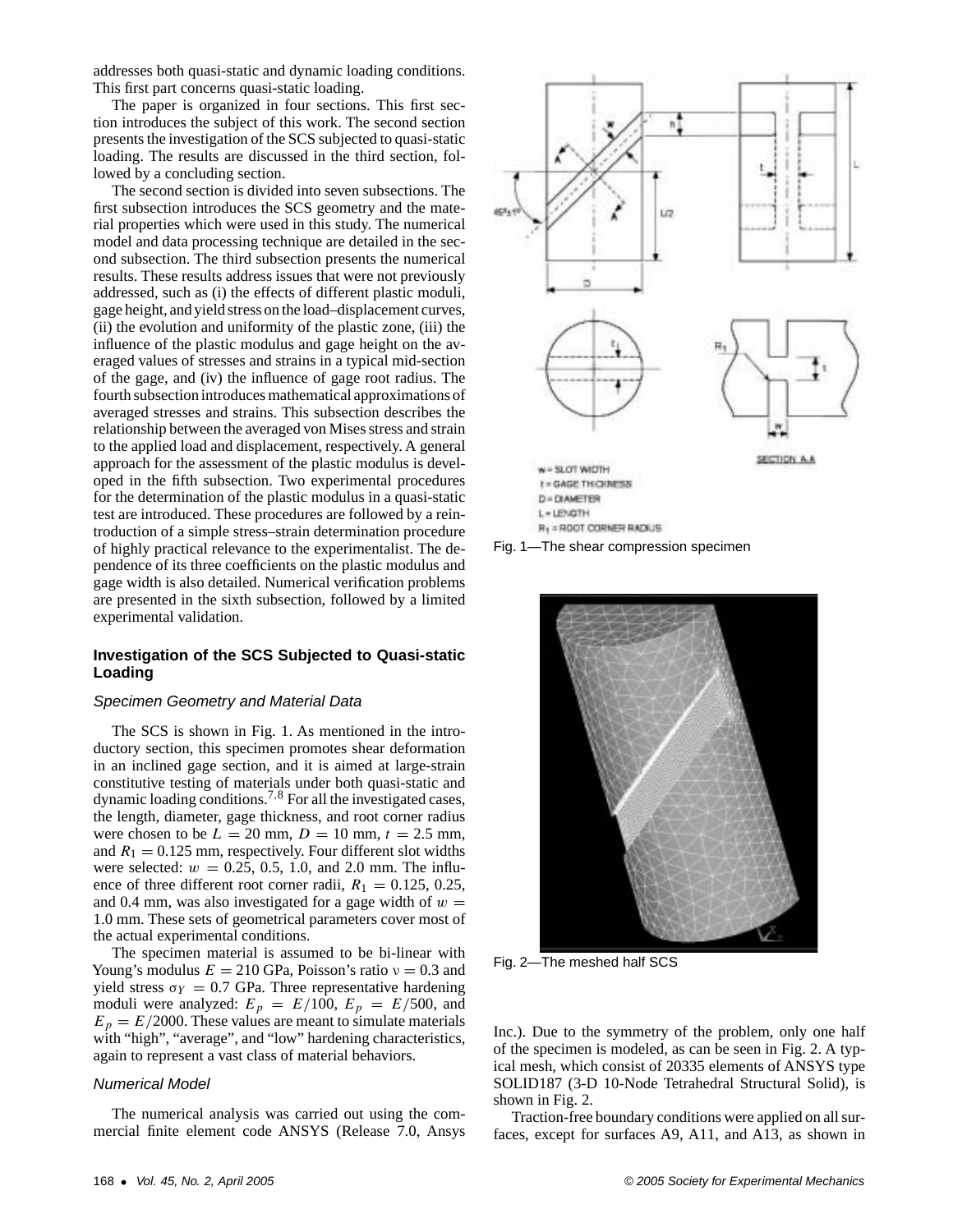

Fig. 3—Constrained surfaces

Fig. 3. Symmetry conditions were enforced on surface A13, while surface A9 was constrained from vertical (y) motion and totally constrained at an arbitrary point. A displacement boundary condition of  $d = -1.75$  mm along the y-direction was applied on surface A11.

The non-linear equilibrium equations are solved implicitly and incrementally (see ANSYS, Release 7.0, Theoretical Manual, Ansys Inc.). The non-linearity includes material and geometrical effects, namely plasticity and large strains. At each load step  $i$  (1 <  $i$  < N) the applied displacement  $d_i$ is known, and the resulting pressure force  $P_i$  at the upper surface (A11) is calculated by integrating the normal stresses  $\sigma_{yy}$  over the surface A11.

Averaged values of the equivalent von Mises stress ( $\hat{\sigma}_{eqv}$ ), hydrostatic stress ( $\hat{\sigma}_{hvd}$ ), and the equivalent total strain ( $\hat{\epsilon}_{eav}$ ) on the inclined mid-section of the gage are calculated at each load step. The inclined mid-section of the gage is shown in Fig. 4, where the upper half of the specimen has been removed. The averaged values are calculated by integrating the stresses on the mid-section and dividing them by the area of the plane, according to

$$
\hat{\sigma}_{eqv} = \frac{1}{A} \int\limits_{A} \sigma_{eqv} \, dA \tag{1}
$$

$$
\hat{\varepsilon}_{eqv} = \frac{1}{A} \int\limits_{A} \varepsilon_{eqv} \, dA \tag{2}
$$

$$
\hat{\sigma}_{hyd} = \frac{1}{A} \int\limits_A \sigma_{hyd} \, dA. \tag{3}
$$

**Results** 

LOAD-DISPLACEMENT

During an experiment, the enforced displacement  $(d)$  on the upper surface (A11 in Fig. 3) and the resulting (negative)



Fig. 4—The inclined mid-section of the gage where the averaged  $\hat{\sigma}_{eqv}$ ,  $\hat{\sigma}_{hyd}$ , and  $\hat{\epsilon}_{eqv}$  are calculated



Fig. 5—Resultant load–displacement curves for SCS specimens

load (P) are measured. The resultant  $P - d$  curves for four different gage heights,  $w = 0.25, 0.5, 1.0,$  and 2.0 mm, are plotted in Fig. 5. Two hardening moduli were considered:  $E_p = E/2000$  ("soft") and  $E_p = E/100$  ("hard"). All the curves coincide until the load reaches –18,000 N (approximately), as a macroscopic indication for the end of the elastic region. This figure shows that for a decreasing gage height, a higher compressive load is needed to enforce the same displacement. The bi-linear nature of the constitutive equations is reflected on the  $P - d$  curves for the "soft" material while the "hard" material exhibit a non-linear behavior, as noticeable from the curvature of the  $P - d$  curves.

The specimen with  $w = 2$  mm was analyzed one more time, assuming now a yield stress  $\sigma_Y = 1200$  MPa instead of  $\sigma_Y = 700$  MPa. The resulting  $P - d$  plots are shown in Fig. 6. The analyses demonstrate that the yield load is proportional to the assumed yield stress, as expected.

#### STRESS AND STRAIN DISTRIBUTION IN THE GAGE

In this section we first describe the stress and strain distribution in the whole specimen, followed by their distribution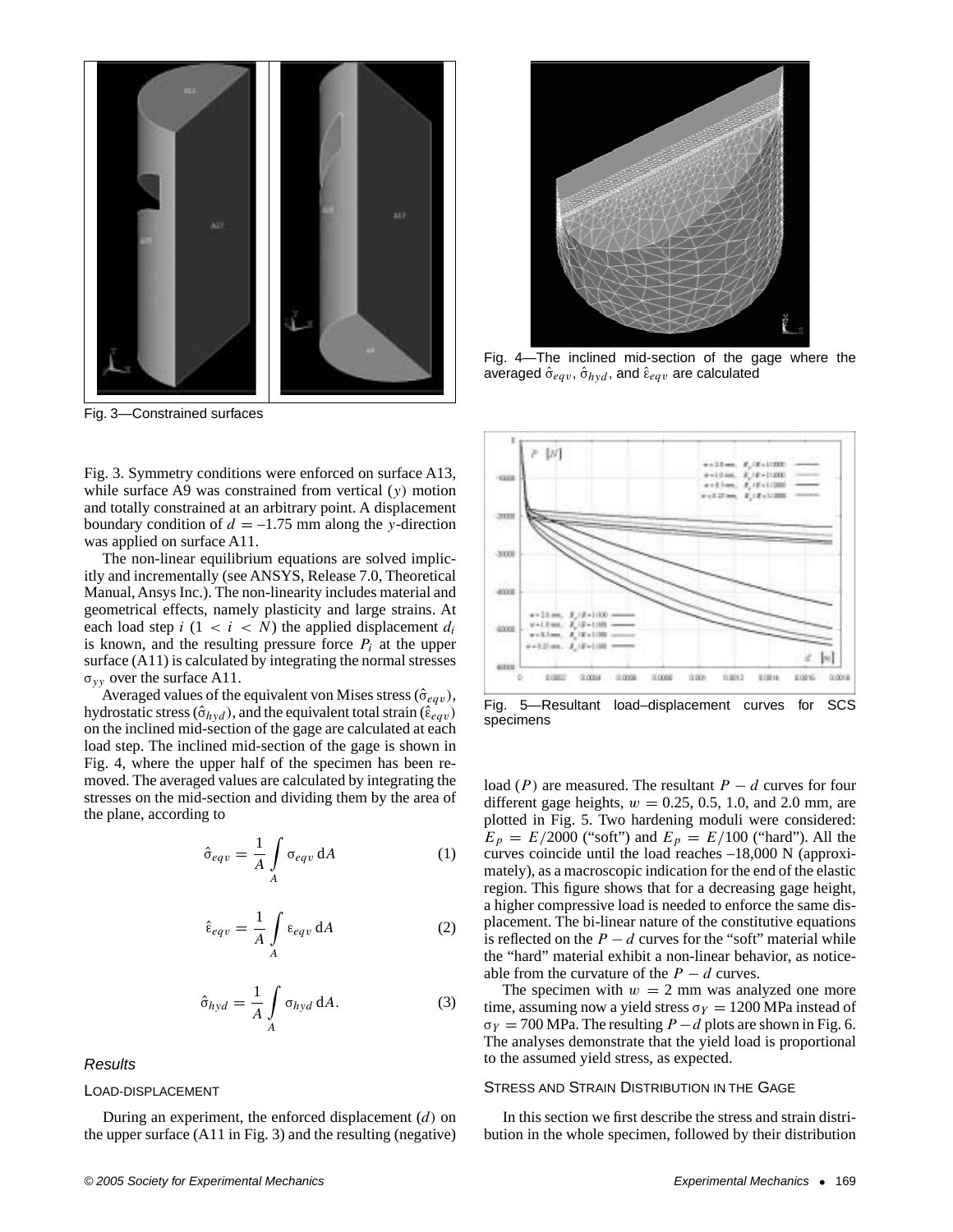

Fig. 6—Resultant load–displacement plots for  $\sigma^{(1)}_Y$  = 700 MPa and  $\sigma^{(2)}_Y$  = 1200 MPa

on a representative mid-section of the gage. A contour plot of the von Mises equivalent stress on surface A13 of Fig. 3 is plotted in Fig. 7 for two different hardening materials. The plot represents a specimen of  $w = 2$  mm with prescribed displacement of  $d = 1.75$  mm.

The minimum value for the contour plot was chosen to be  $\sigma_{eqv} = \sigma_Y = 700$  MPa. This value was chosen in order to emphasize the regions which have undergone plastic deformation. The plastic zones corresponding to  $E_p = E/2000$ and  $E_p = E/100$  are shown in Figs. 7(a) and (b), respectively. The plastic zone for  $E_p = E/2000$  is mostly confined to the gage, while for  $E_p = E/100$  the plastic zone spreads into the whole specimen. This fact might explain the nonlinear behavior of the  $P - d$  curves for  $E_p = E/100$  in Fig. 5.

An important point is that of the uniformity of stress and strain on a typical mid-section of the gage. As in any experimental specimen geometry, one cannot expect these quantities to be strictly uniform, and this point is quite important to assess the quality of experimental results. We selected a specimen of 2 mm gage height, subjected to a displacement of 1.75 mm, with  $E_p = E/100$ . This high plastic modulus value was selected to represent the "worst" case in which plasticity spreads out of the gage. The distribution of  $\sigma_{eqv}$ ,  $\varepsilon_{eqv}$ , and  $\sigma_{hyd}$  on the mid-section is presented in Fig. 8.

Averaging  $\sigma_{eqv}$  by means of eq (1) yields  $\hat{\sigma}_{eqv}$  = 1.501 GPa. Figure 8(a) reveals that  $\sigma_{eqv}$  is not strictly uniform on the mid-section, but is in the range  $0.87 \leq \sigma_{eqv}/\hat{\sigma}_{eqv} \leq$ 1.1. Most of the area of the section experiences a stress level of  $0.97 \leq \sigma_{eqv}/\hat{\sigma}_{eqv} \leq 1.05$ , which is confined within 5% of the average value. Yet, the present results indicate a high degree of homogeneity of the mechanical fields, which is quite appropriate to engineering testing of mechanical behavior of materials.

Averaging  $\varepsilon_{eqv}$  by means of eq (2) yields  $\hat{\varepsilon}_{eqv} = 0.386$ . Figure 8(b) reveals that  $\varepsilon_{eqv}$  also is not strictly uniform on the mid-section, but is on the range  $0.73 \leq \varepsilon_{eqv}/\hat{\varepsilon}_{eqv} \leq 1.14$ . Most of the area of the section experiences a strain level of  $0.88 \leq \varepsilon_{eqv}/\hat{\varepsilon}_{eqv} \leq 1.06$ , which is confined within 12% of the average value.

Averaging  $\sigma_{hyd}$  by means of eq (3) yields  $\hat{\sigma}_{hyd}$  = −0.378 GPa. Figure 8(c) reveals that the hydrostatic stress



Fig. 7-Plastic zones for a specimen of  $w = 2$  mm with enforced displacement of  $d = 1.75$  mm: (a) plastic zones for  $E_p = E/2000$ ; (b) plastic zones for  $E_p = E/100$ 

too,  $\sigma_{hvd}$ , is not uniform on the mid-section but is in the range  $0.53 \leq \sigma_{hyd} / \hat{\sigma}_{hyd} \leq 1.85$ . Most of the area of the section experiences a stress level of  $0.82 \le \sigma_{hyd}/\hat{\sigma}_{hyd} \le 1.11$ , which is confined within 18% of the average value.

AVERAGED VALUES OF STRESSES AND STRAINS ON THE MID-SECTION OF THE GAGE

Another important point is that of the relationship between the average values on the specimen mid-section and the prescribed constitutive law. While one would expect them to be automatically identical, the point must be verified. Figure 9 shows the average stress–strain relation for two different hardening materials,  $E_p = E/100$ ,  $E/2000$ , and four different gage heights,  $w = 0.25, 0.5, 1.0,$  and 2.0 mm. Figure 9 clearly indicates that the prescribed constitutive relations are recovered by all four gages for the two hardening moduli.Additional information is gained by estimating the relative error that arises in the estimation of the plastic modulus. Table 1 summarizes results of linear regressions made on the results of Fig. 9. The result of the linear regression  $E_p^*$  is compared to the real hardening modulus  $E_p$ . The maximum difference from the real modulus was found to be 33 MPa, which is less than 1.6% error for  $E_p = E/100$ . The relative errors for the soft material with  $E_p = E/2000$  are greater and reach 13% because of the small value of the hardening modulus. These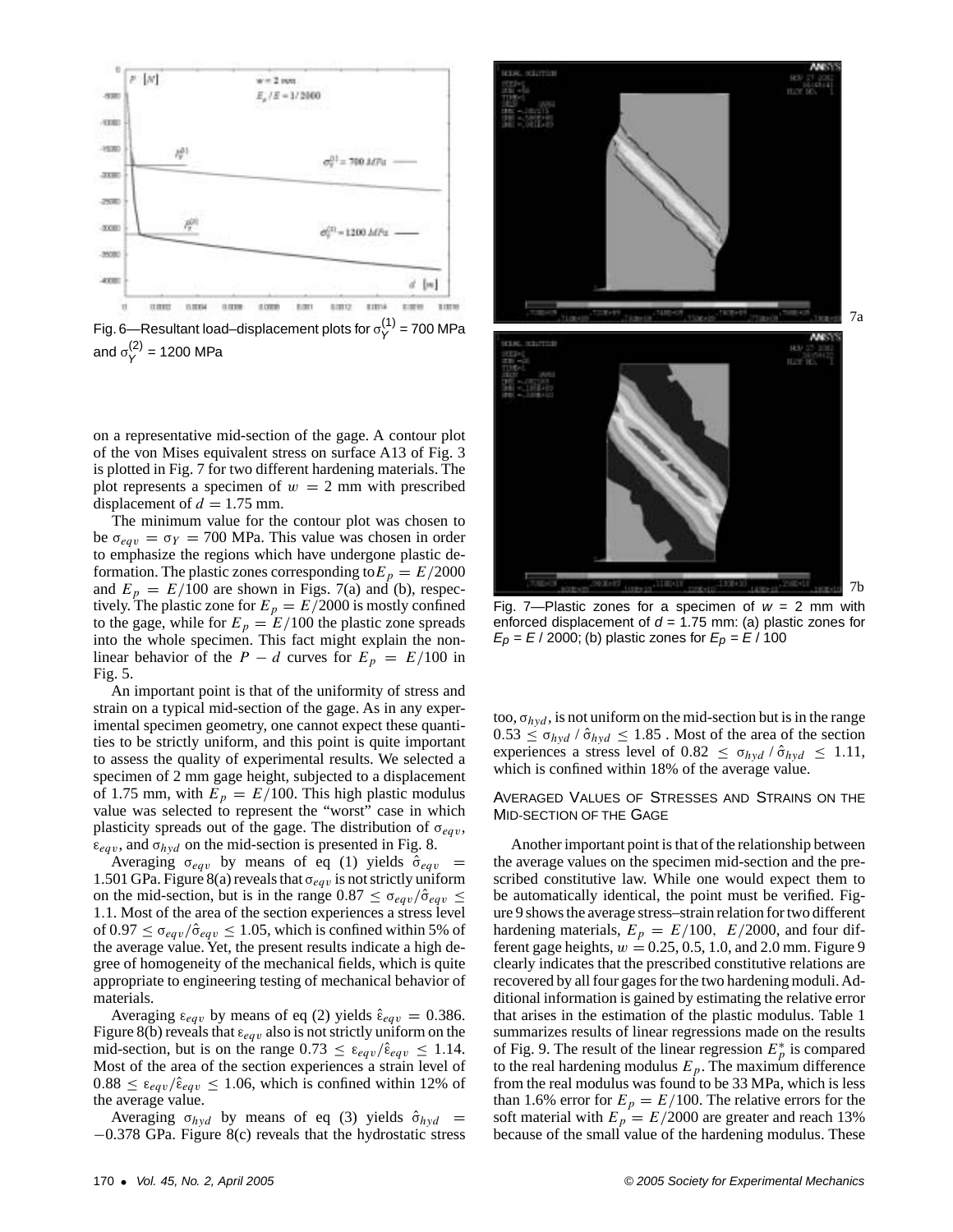TABLE 1—COMPARISON BETWEEN COMPUTED HARDENING MODULUS BY LINEAR REGRESSION AND THE REAL HARDENING MODULUS

| $w$ (mm) |                            | $E_{\rho}^*$ (10 $^9$ Pa) |                                     |                       |
|----------|----------------------------|---------------------------|-------------------------------------|-----------------------|
| Gage     |                            | Linear                    | $E_p - E_p^*$ (10 <sup>9</sup> Pa ) | $(E_p - E_p^*) / E_p$ |
| Height   | $E_p$ (10 <sup>9</sup> Pa) | Regression                | <b>Difference</b>                   | Difference (%)        |
| 0.25     | 2.1                        | 2.102                     | $-0.002$                            | $-0.1$                |
| 0.50     | 2.1                        | 2.133                     | $-0.033$                            | $-1.6$                |
| 1.0      | 2.1                        | 2.127                     | $-0.027$                            | $-1.3$                |
| 2.0      | 2.1                        | 2.120                     | $-0.020$                            | $-1.0$                |
| 0.25     | 0.105                      | 0.103                     | 0.002                               | 1.9                   |
| 0.50     | 0.105                      | 0.100                     | 0.006                               | 5.3                   |
| 1.0      | 0.105                      | 0.091                     | 0.014                               | 13.2                  |
| 2.0      | 0.105                      | 0.102                     | 0.003                               | 2.9                   |



Fig. 8—Typical variation of  $\sigma_{eqv}$ ,  $\varepsilon_{eqv}$ , and  $\sigma_{hyd}$  on the section shown in Fig. 4 for a 2 mm height gage subjected to a displacement of 1.75 mm with  $E_p = \overline{E} / 100$ : (a) contour map of  $\sigma_{eqv}$ ; (b) contour map of  $\varepsilon_{eqv}$ ; (c) contour map of  $\sigma_{hyd}$ 



Fig. 9— $\hat{\sigma}_{eqv}$  versus  $\hat{\epsilon}_{eqv}$  for specimens of gage heights 0.25, 0.5, 1, and 2 mm made of two different materials which differ in their hardening modulus:  $E/100$  and  $E/2000$ . Note that the prescribed constitutive law is exactly represented by these average values

results show that the specimen can be reliably used and data processed for experimental testing of materials.

The averaged hydrostatic stress  $\hat{\sigma}_{hyd}$  versus  $\hat{\epsilon}_{eqv}$  is plotted in Fig. 10 for the above-mentioned cases. The figure reveals that the hydrostatic stresses are all negative and increase (in absolute value) as the gage height decreases. The "hard" material reaches higher hydrostatic stresses, which change more steeply with increasing strain  $\hat{\epsilon}_{eqv}$ . It can also be observed in Figs. 9 and 10 that the smaller the gage height, the greater the averaged total strain.

The variation of  $|\hat{\sigma}_{hyd}/\hat{\sigma}_{eqv}|$  is plotted in Fig. 11. As before, four different gage heights are examined:  $w = 0.25$ , 0.5, 1.0, and 2 mm. Figure 11(a) is for hardening modulus of  $E_p = E/100$  and Fig. 11(b) is for hardening material of  $E_p = E/2000$ . Figure 11 reveals that for  $E_p = E/100$ and all the gage heights examined, this ratio is  $0.52 <$  $\left|\hat{\sigma}_{hyd}/\hat{\sigma}_{eqv}\right|$  < 0.25. For  $E_p = E/2000$  and all the gage heights examined, this ratio becomes  $0.54 < |\hat{\sigma}_{hyd}/\hat{\sigma}_{eqv}| <$ 0.20. The ratio of  $|\hat{\sigma}_{hyd}/\hat{\sigma}_{eqv}|$  does not change significantly during the loading of a specimen; for example, for the specific gage height  $w = 0.5$  mm and  $E_p = E/2000$  this ratio is  $0.39 < |\hat{\sigma}_{hyd}/\hat{\sigma}_{eqv}| < 0.48$ . All the above results indicate a variable state of triaxiality, as compared to a uniaxial type of specimen. They also show that the hydrostatic to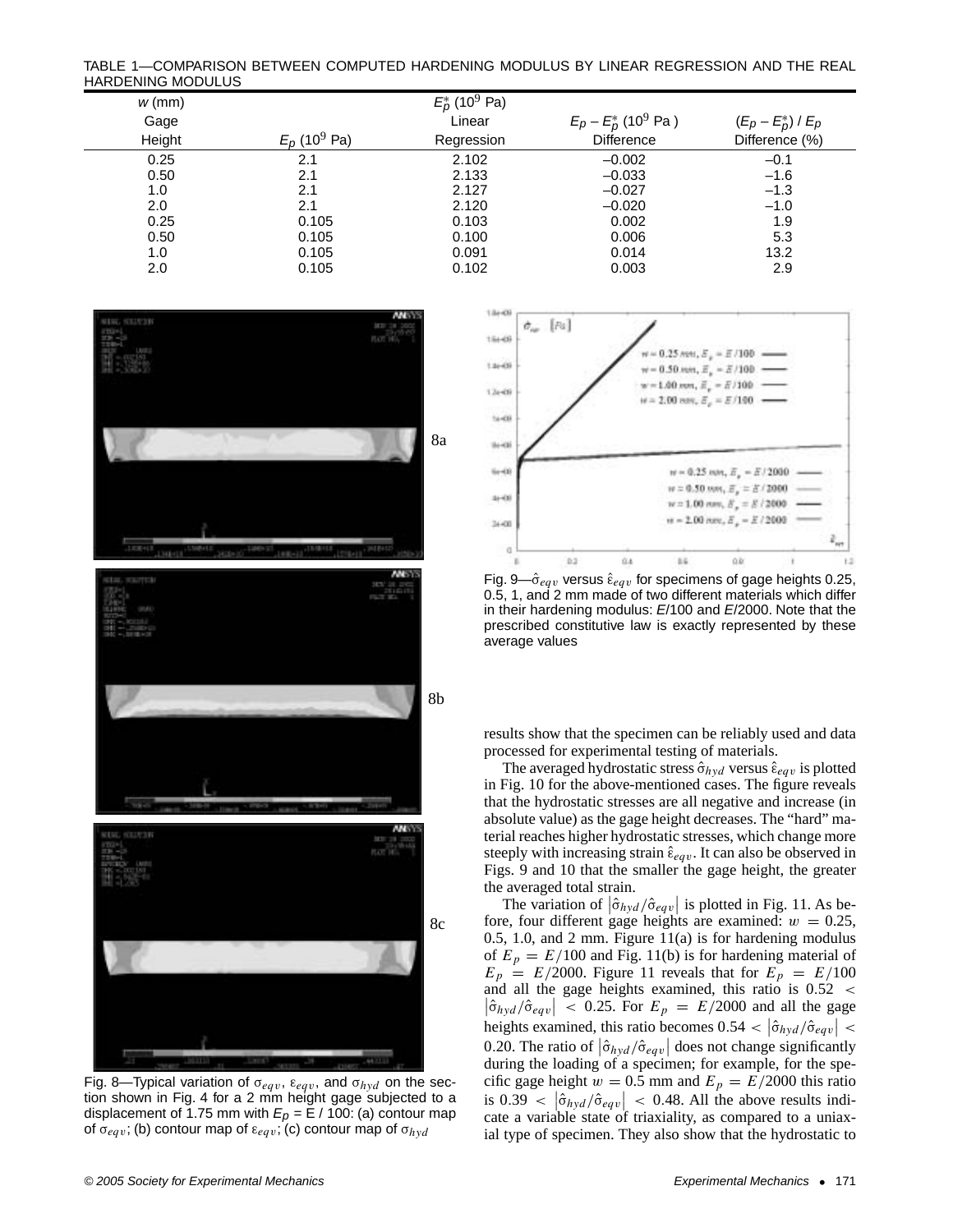

Fig. 10—Averaged hydrostatic stresses versus the averaged equivalent total strain on the mid-section of Fig. 4



Fig. 11—The variation of the ratio between  $\hat{\sigma}_{hyd}$  to  $\hat{\sigma}_{eqv}$  on the mid-section versus  $\hat{\epsilon}_{eqv}$ : (a)  $E_p = E / 100$ ; (b)  $E_p = E /$ 2000

equivalent stress ratio is relatively insensitive to the constitutive behavior of the material.

### EFFECT OF GAGE ROOT RADIUS

As with any other specimen, the influence of local stress concentrations is assessed to estimate the reliability of the future experimental results obtained using this specimen. For



Fig. 12—Contour maps of  $\hat{\sigma}_{eqv}$  and  $\hat{\sigma}_{hyd}$  on the cross-section A–A of Fig. 1: (a)  $\hat{\sigma}_{eq\upsilon}$ ; (b)  $\hat{\sigma}_{hyd}$ 

this reason, three specimens of  $w = 2$  mm and hardening modulus of  $E_p = E/500$ , which differ by their gage root radius, were analyzed (all other material and geometrical properties remained identical). The selected root radii are  $R_1 =$ 0.125, 0.2, 5, and 0.4 mm. The distributions of the stresses  $\hat{\sigma}_{eqv}$  and  $\hat{\sigma}_{hyd}$  on the cross-section shown in Fig. 4 are plotted as contour maps in Fig. 12. The maps were generated for the smallest root radius of  $R_1 = 0.125$  mm and for applied displacement of  $3 \times 10^{-5}$  m. At this displacement level, the material adjacent to the root radius just starts to yield. It can be noticed that the effect of the corner radius is mostly confined to the corner.

The effect of the selected root radii on the  $\hat{\sigma}_{eqv} - \hat{\epsilon}_{eqv}$  graph is shown in Fig. 13. It can be observed that the three corner point radiuses yield the same characteristic mechanical behavior. Decreasing the root radius causes a slight increase in  $\hat{\sigma}_{eqv}$  and  $\hat{\epsilon}_{eqv}$ . The presence of a sharp corner does not affect the ability to reconstruct the characteristic behavior of the material from the  $\hat{\sigma}_{eqv} - \hat{\epsilon}_{eqv}$  graph.

The effect of the selected root radii on the  $\hat{\sigma}_{hyd} - \hat{\epsilon}_{eqv}$ graph is shown in Fig. 14. It can be observed that decreasing the root radius causes a slight decrease in  $\left|\hat{\sigma}_{hyd}\right|$ .<br>These results indicate that when 0.125  $\leq R$ .

These results indicate that when  $0.125 < R_1 < 0.4$  mm, stress concentration near the root radius has a negligible influence on the calculated averaged mechanical properties.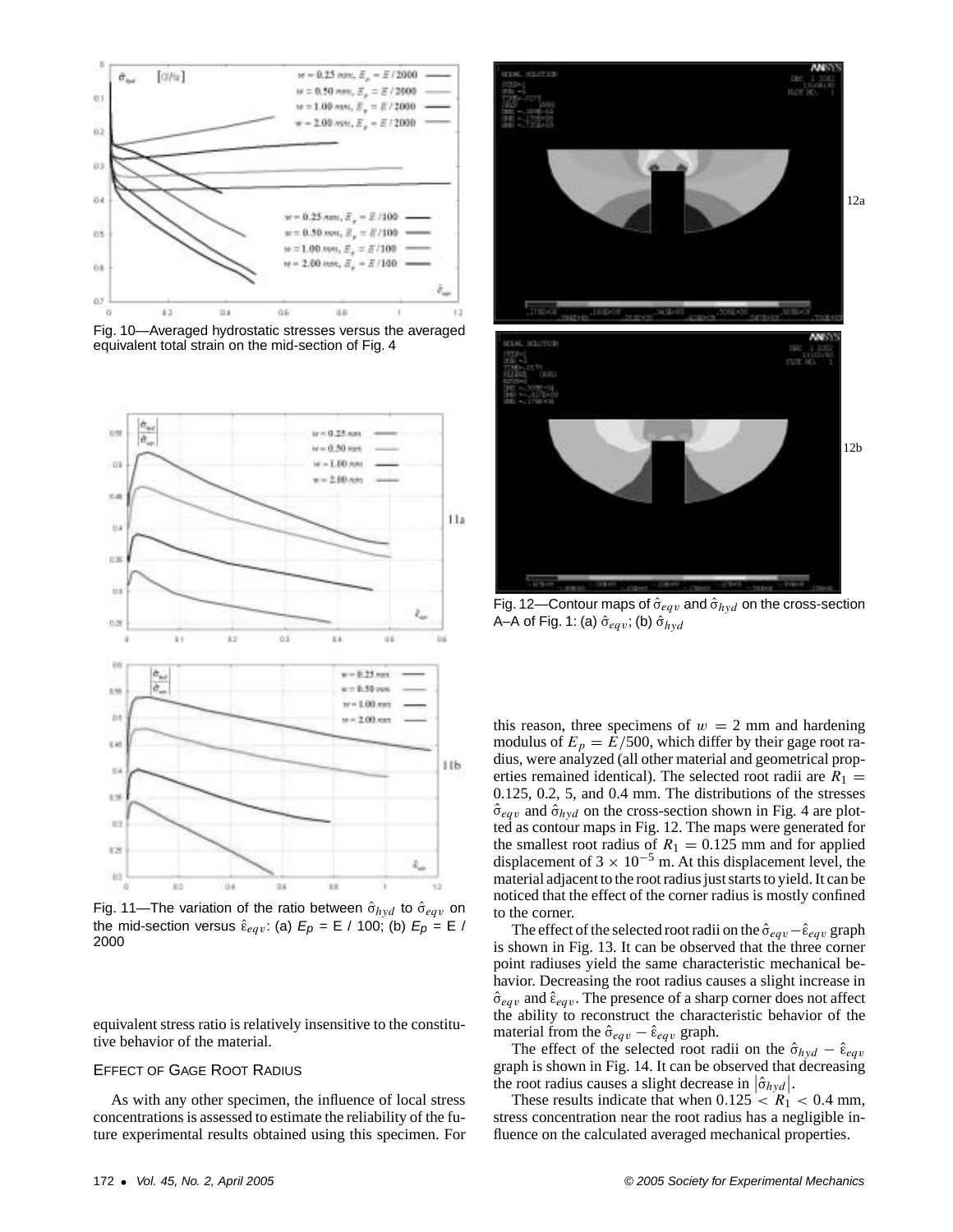

Fig. 13— $\hat{\sigma}_{eqv}$  –  $\hat{\epsilon}_{eqv}$  graph of a w = 2 mm gage with hardening modulus of  $E_p$  =  $E$  / 500 made with three different corner point radii:  $R_1 = 0.125$ , 0.25, and 0.4 mm



Fig. 14— $\hat{\sigma}_{hyd} - \hat{\epsilon}_{eqv}$  graph of a w = 2 mm gage with hardening modulus of  $E_p = E / 500$  made with three different corner point radii:  $R_1 = 0.125$ , 0.25, and 0.4 mm

# Approximation of  $\hat{\sigma}_{eqv} - \hat{\epsilon}_{eqv}$  Curve from P–d Data

In this section, we present correlations between  $\hat{\sigma}_{eqv}$  and  $\hat{\epsilon}_{eqv}$  and the applied load P and displacement d, respectively. For each kind of specimen (the difference is only the gage height) three numerical analyses are performed for three different ratios of  $E_p/E$ . For every ratio,  $\hat{\sigma}_{eqv}$  is approximated by a first-order polynomial function of the applied force

$$
\hat{\sigma}_{eqv} \cong f_1(P) = c_1 \sigma_Y + c_2 \frac{P}{Dt} \tag{4}
$$

Likewise,  $\hat{\epsilon}_{eqv}$  is approximated by a second-order polynomial of the form

$$
\hat{\varepsilon}_{eqv} \cong f_2(d) = c_3 + c_4\left(\frac{d}{h}\right) + c_5\left(\frac{d}{h}\right)^2 \tag{5}
$$

where  $h = \sqrt{2}w$  is the horizontal height of the gage, t is its thickness, and  $D$  is the diameter of the specimen. The coefficients  $c_i^{(j)}$ ,  $i = 1 \cdots 5$ ,  $j = 1 \cdots 3$ , where the superscript (i),  $j = 1 \cdots 3$  corresponds to a ratio  $E_p/E$  are calculated



Fig. 15—Numerical results of  $\hat{\sigma}_{eqv}$  versus P / Dt and their least-squares polynomial approximation



Fig. 16—Numerical results of  $\hat{\epsilon}_{eqv}$  versus d / h and their least-squares polynomial approximation

from the numerical results by using least-squares approximations with the aid of the IMSL Fortran Library, Version 3.0 (Visual Numerics, Inc.). To make eqs (4) and (5) suitable for any ratio of  $E_p/E$  the coefficients are approximated by

$$
c_i = a_{ij} x_j \tag{6}
$$

where

$$
x_j = \left\{ \begin{array}{c} 1 \\ \ln(E_P/E) \\ \ln^2(E_P/E) \end{array} \right\} \tag{7}
$$

The coefficients  $a_{ij}$  are calculated by solving *i* systems of  $j$  equations. Equations (4)–(6) can be used to approximate the stress–strain curve for any ratio of  $E_p/E$ . Verification problems are presented in the following section.

A demonstration of the approximations (4)–(6) is seen in Figs. 15 and 16. For this demonstration, the numerical results of a specimen of  $w = 2$  mm with three different plastic moduli  $(E_p = E/2000, E_p = E/500,$  and  $E_p = E/100$  are used. In these figures the numerical results are shown as points, and the numerical approximations, eqs (4) and (5), are shown as solid lines. It can be observed that a very good approximation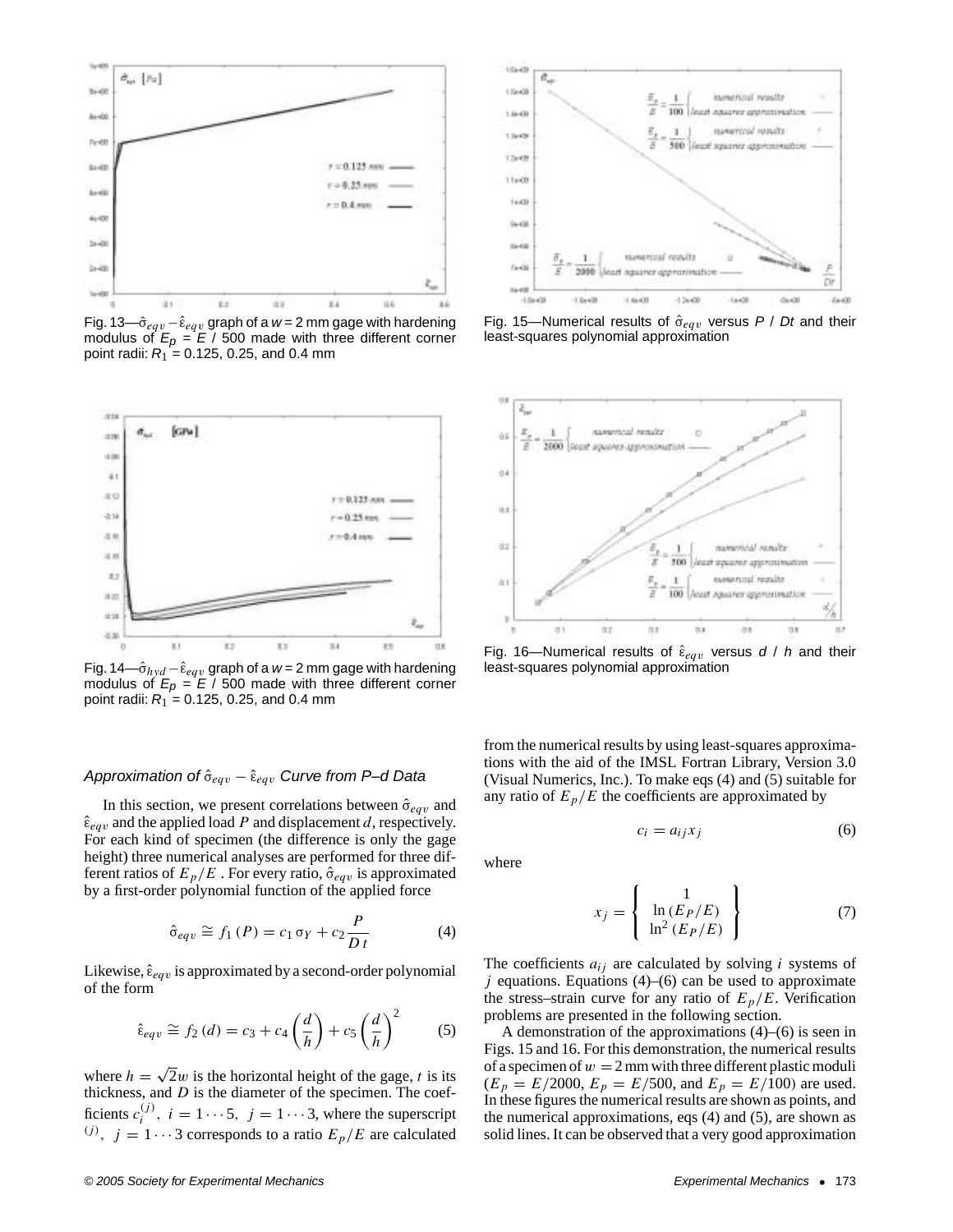TABLE 2—COEFFICIENTS OF LEAST-SQUARES APPROXIMATION FOR A SPECIMEN WITH  $w = 2.0$  mm. NOTE THAT  $c_1$ IS DIVIDED BY THE ASSUMED YIELD STRESS OF 700 MPa

| $E_D/$<br>/ E | $\times 10^{6}$<br>700 | ∽         | v            | $c_{\scriptscriptstyle{4}}$ | بر        |
|---------------|------------------------|-----------|--------------|-----------------------------|-----------|
| 2000          | ).6842                 | $-0.2835$ | -0.0139<br>– | .1895                       | $-0.3575$ |
| 500           | 0.3527                 | $-0.5982$ | $-0.0109$    | 1.1216                      | $-0.4186$ |
| 100           | 0.1037                 | $-0.8329$ | -0.0029<br>- | 0.8806                      | $-0.4136$ |

is achieved. Table 2 summarizes the coefficients  $c_i^{(j)}$  for the specimen of  $w = 2.0$  mm.

## Processing of Results

A FIRST METHOD FOR THE DETERMINATION OF THE PLASTIC MODULUS  $E_p$  (METHOD 1)

The procedure to determine the plastic modulus  $E_p$  for large strains from experimental  $P - d$  data is as follows.

- 1. Conduct an experiment with the SCS specimen and obtain the  $P - d$  data.
- 2. Perform numerical analyses of the SCS specimen with three different ratios of  $E_p/E$ .
- 3. From the results of step 2, calculate the coefficients  $a_{ij}$ using eqs  $(3)$ – $(7)$ .
- 4. Guess an initial value for  $E_p/E$ .
- 5. Calculate  $c_i$ ,  $i = 1 \cdots 5$  of eq (6).
- 6. Use eqs (4) and (5) with the coefficients obtained in step 5 together with the experimental  $P - d$  data to obtain the  $\hat{\epsilon}_{eqv} - \hat{\sigma}_{eqv}$  graph.
- 7. Calculate the slope  $E_p^*$  from the  $\hat{\epsilon}_{eqv} \hat{\sigma}_{eqv}$  graph.
- 8. Conduct a convergence test: if  $E_p^*$  is not equal to the assumed  $E_p$  in step 4, then guess another value for  $E_p/E$  and go to step 5; if  $E_p^*$  is equal to the assumed  $E_p$  in step 4, then terminate.

The procedure described in steps 1–8 is incorporated into a minimization procedure of the norm  $\left|E_p^* - E_P\right|$ .

A SECOND METHOD FOR THE DETERMINATION OF THE PLASTIC MODULUS  $E_p$  (METHOD 2)

For each specimen geometry, three different  $P - d$  graphs are plotted. The three graphs correspond, as mentioned, to the three different ratios of  $E_p/E$ . Each graph can be approximated in the range  $d_{min} < d < d_{max}$  by a straight line. The values of  $d_{min}$  and  $d_{max}$  can be chosen arbitrarily as long as they are greater than  $d_Y$ , which is the value of the applied displacement that causes the gage of the specimen to deform plastically, from a macroscopic point of view. The slope of a segment of the  $P - d$  graph in the range  $d_{min} < d < d_{max}$ is calculated by using least-squares approximation with the aid of the IMSL Fortran Library, Version 3.0 (Visual Numerics, Inc.). The plastic modulus as a function of the slope is approximated by a second-order polynomial

$$
E_p(s) = d_0 + d_1 s + d_2 s^2 \tag{8}
$$

The coefficients  $d_i$ ,  $i = 0...2$  are calculated by solving the system of equations

$$
E_P^{(k)} = d_0 + d_1 s^{(k)} + d_2 s^{2(k)}, k = 1 \cdots 3.
$$
 (9)

The procedure to determine the plastic modulus  $E_p$  for large strains is thus as follows.

- 1. Perform an experiment with the SCS specimen and obtain the  $P - d$  data.
- 2. Perform three numerical analyses of the SCS specimen with three different ratios of  $E_p/E$ .
- 3. Plot the three different  $P d$  numerical graphs of step 2 with the experimental  $P - d$  graph obtained in step 1.
- 4. Select the values  $d_{min}$  and  $d_{max}$ .
- 5. Calculate the three numerical slopes  $s^{(k)}$ ,  $k = 1 \cdots 3$ in the range  $d_{min} < d < d_{max}$ .
- 6. Calculate the coefficients  $d_i$ ,  $i = 0...2$  according to eq (9).
- 7. Calculate the slope  $s^*$  in the range  $d_{min} < d < d_{max}$ from the experimental  $P - d$  graph.
- 8. Obtain an approximation for  $E_p^*$  by substituting  $s^*$  in eq (8).

The procedure described in steps 1–8 is incorporated into a computer code which finds automatically the value of  $E_p^*$ .

#### A SIMPLE METHOD TO DETERMINE THE STRESS–STRAIN **RELATIONSHIP**

The stress–strain curve determination was presented originally as a simple expression<sup>7</sup> of three coefficients,  $k_i$  (*i*= 1–3), as follows:

$$
\hat{\sigma}_{eqv} = k_1 \left( 1 - k_2 \hat{\varepsilon}_{eqv} \right) \frac{P}{Dt} \tag{10}
$$

$$
\hat{\varepsilon}_{eqv} = k_3 \frac{d}{h} \tag{11}
$$

One would naturally like to develop similar relations that are quite easy to use for the practitioner. Therefore, once  $E_p^*$  has been determined using either approach described earlier, its value is substituted into eq (6) to calculate  $c_i$ ,  $i = 1...5$ . The experimental load–displacement data along with eqs (4) and (5) are used to plot the desired stress–strain curve. The curve is fitted with the aid of least-squares to determine the three coefficients  $k_1$ ,  $k_2$ , and  $k_3$ . These coefficients, once determined for a given material and gage geometry, will be used to process all the subsequent experimental data.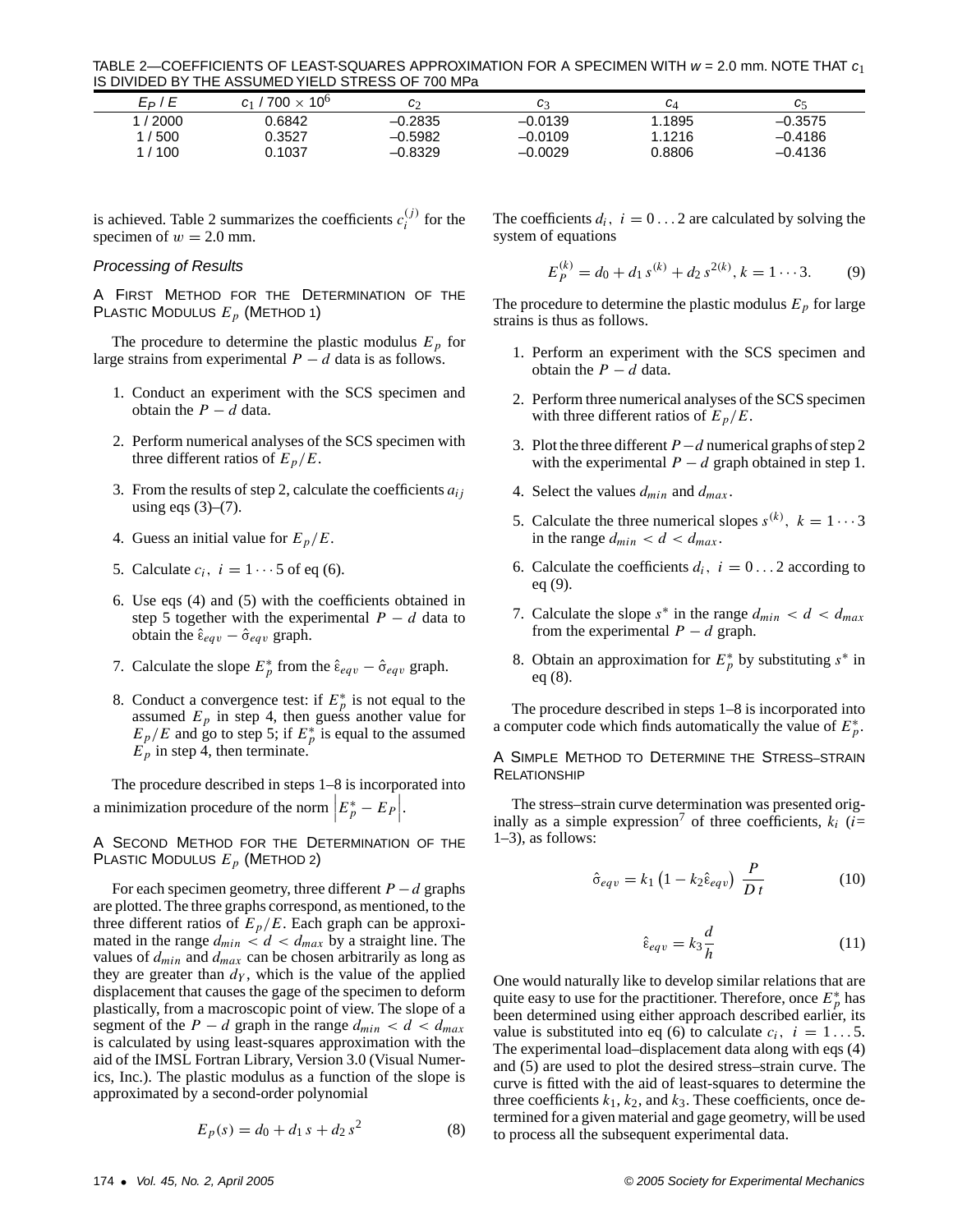# The Dependence of the  $k_i$  Coefficients on Material Properties and Gage Geometry

Specimens with two different gage heights were considered:  $w = 1$  and 2 mm. The material properties used in all analyses were  $E = 73.8$  MPa,  $v = 0.33$ , and  $\sigma_Y = 400$  MPa. A bi-linear material model was assumed. Three different plastic modulus were analyzed for each gage height:  $E/E_p =$ 100, 500 and 2500. The  $k_1$ ,  $k_2$ , and  $k_3$  coefficients were calculated with the aid of least-squares for each case, as shown in Table 3. From Table 3 it can be concluded that the coefficient  $k_1$  depends on the gage height and almost not on the material properties. On the other hand,  $k_2$  and  $k_3$  are dependent on both the gage height and material properties.

## Verification Problems

In order to validate the two data reduction methods and the accuracy of eqs (4) and (5) for  $E_p/E$  other than those investigated, two additional cases were solved numerically. The first case involves a specimen with  $w = 2$  mm and  $E_p/E = 1/300$ . The second case involves a specimen with  $w = 0.25$  mm and  $E_p/E = 1/800$ . The obtained numerical  $(P, d)$  data served as the "experimental measured results" input for the two processing methods.

For the first case, applying method 1 in the range  $0.1 \leq$  $d \leq 1$  mm yields  $E_p^*/E = 1/311$ . Applying method 2 to the same d range yields  $E_p^*/E = 1/300$ . The coefficients  $c_i$ ,  $i = 1...5$ , are obtained by substitution of the average value  $\hat{E}^*_{p}/E = 1/306$  into eq (6). Equations (4) and (5) for the first case become

$$
\hat{\sigma}_{eqv} = 0.2837 \times 700 \times 10^6 - 0.6850 \frac{P}{Dt}
$$
 (12)

$$
\hat{\varepsilon}_{eqv} = -0.0090 + 1.0663 \left(\frac{d}{h}\right) - 0.4258 \left(\frac{d}{h}\right)^2. (13)
$$

For the second case, applying method 1 to the range  $0.2 \leq$  $d \leq 0.8$  mm yields  $E_p^* / E = 1/828$ . Applying method 2 to the same d range yields  $E_p^*/E = 1/807$ . The coefficients  $c_i$ ,  $i = 1...5$ , are obtained by substitution of the average value  $E_p^*/E = 1/817$  into eq (6). Equations (4) and (5) for the second case become

$$
\hat{\sigma}_{eqv} = 0.3042 \times 700 \times 10^6 - 0.5911 \frac{P}{Dt}
$$
 (14)

$$
\hat{\epsilon}_{eqv} = -0.01 + 0.3033 \left(\frac{d}{h}\right) - 0.0191 \left(\frac{d}{h}\right)^2. \tag{15}
$$

From eq (4) it is clear that when  $\hat{\sigma}_{eqv} = \sigma_Y$ ,  $P = P_Y$ . For this reason in eqs (12) and (14) the coefficient  $c_1$  is slightly modified to

$$
c_1^* = 1 - \frac{c_2}{\sigma_Y} \frac{P_Y}{D t} \tag{16}
$$

Pairs of data  $(P, d)$  which were calculated by the numerical analyses were substituted into eqs  $(12)$ – $(15)$  and the resulting curves of  $\hat{\epsilon}_{eqy} - \hat{\sigma}_{eqy}$  are plotted in Fig. 17. The "real" bi-linear  $\hat{\epsilon}_{eqv} - \hat{\sigma}_{eqv}$  curves used in the numerical analyses are compared to the approximation by eqs (12)–(15). Since



Fig. 17—A comparison between numerical analysis and approximations of the  $\hat{\sigma}_{eqv} - \hat{\epsilon}_{eqv}$  curve



using five SCS specimens and three cylindrical specimens

there is a very good agreement in Fig. 17 for the two cases corresponding to the two extreme gage heights, it can be concluded that the processing methods as well as the approximations are suitable for assessing the constitutive relations, noting that the higher gage yields more accurate results.

#### Experimental Results

SCS specimens made of tungsten heavy alloy were tested for obtaining their characteristic  $\hat{\epsilon}_{eqv} - \hat{\sigma}_{eqv}$  behavior. The results were processed as described in the previous sections. Two parallelepiped SCS specimens with the three different gage widths (0.3, 1, and 2.5 mm) were tested. The specimens were typically 20 mm high, 9.5 mm wide, and 6.5 mm thick. The gage thickness was 2.5 mm. The calculated  $k_i$ ,  $i =$ 1 ... 3 for each gage width are summarized in Table 4. The SCS results are compared to results obtained by compressing cylinders. The latter are limited to small strains because of barreling, and three typical results are plotted in Fig. 18. For this material,  $E/E_p \approx 600$ . A good agreement is observed for the two specimen geometries in the comparable range of small strains. It can also be noted that, to a first approximation,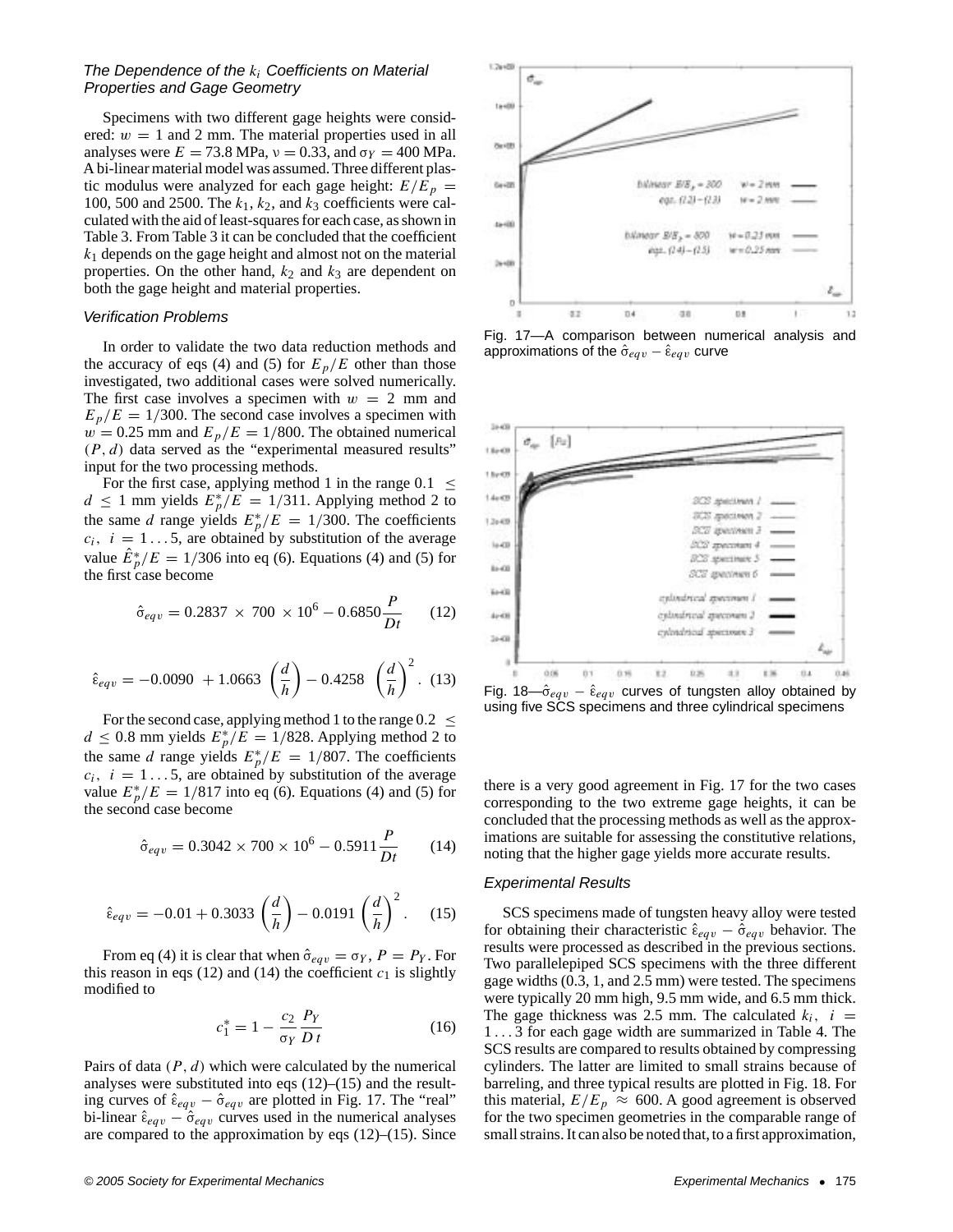TABLE 3—TYPICAL DEPENDENCE OF THE COEFFICIENTS  $k_1, k_2$ , AND  $k_3$  ON THE SPECIMEN'S GAGE HEIGHT AND PLASTIC MODULUS

| $w$ (mm) | E/<br>$E_{n}$ | n.    | n,    |       |
|----------|---------------|-------|-------|-------|
|          | 100           | 0.856 | 0.056 | 0.501 |
|          | 500           | 0.851 | 0.142 | 0.649 |
|          | 2500          | 0.848 | 0.174 | 0.691 |
|          | 100           | 0.928 | 0.212 | 0.739 |
|          | 500           | 0.924 | 0.221 | 0.915 |
|          | 2500          | 0.922 | 0.231 | 0.988 |

TABLE 4—THE CALCULATED COEFFICIENTS  $k_1, k_2$ , AND  $k_3$  FOR ANALYZING TUNGSTEN HEAVY ALLOY

| $w$ (mm)          |       | n,    | K     |
|-------------------|-------|-------|-------|
| ົ<br>∪.ა          | 0.861 | 0.152 | 0.213 |
| 1.U               | 0.927 | 0.219 | 0.628 |
| . .<br>ن. ے<br>__ | 0.955 | 0.276 | 0.931 |

this material behaves in a bi-linear fashion. Consequently, the results are believed to be reliable at larger strains for the SCS.

## **Discussion**

The SCS has been modeled and thoroughly analyzed using the finite element method. Several previously unaddressed issues have been investigated and reported: the influence of specimen geometry and material parameters. In addition, a simple data reduction technique has been developed and validated (eqs (10) and (11)). The main points of this study will now be discussed and summarized. The numerical calculations assume a bi-linear elastic–plastic material. While such a behavior is observed in some materials, the more general constitutive response is of the parabolic type. Consequently, the present assumption is an approximation which should be carefully checked for each specific type of material. However, it is felt that as a first approximation, it is satisfactory, keeping in mind that a parametric study of the present time would be difficult to achieve for a parabolic material.

The analyses reveal that the averaged  $\hat{\varepsilon}_{eqv} - \hat{\sigma}_{eqv}$  on the mid-section reproduces the constitutive bi-linear equation of the material. This result is not influenced by the yield stresses or specimen geometry (gage height, root radius). This result is backed by the observation that the stress and strain distribution in the gage section of the specimen is reasonably homogeneous. Previous work<sup>7</sup> had not addressed this important issue.

Stress concentration in the gage fillet has been examined in detail for three root radii that are representative of most specimens. Calculations were carried out for quasi-static loading only, but one can reasonably assume that the main findings apply to the dynamic case as well. The results indeed show stress concentration, as expected; however, it does not affect significantly the determination of the stress–strain relationship. One should nevertheless keep in mind that specific issues related to stress concentration may indeed be affected. As an example, shear localization (such as adiabatic shear banding), may indeed be triggered by the local mild stress concentration observed. However, this point is beyond the scope of the present work, as it essentially requires additional experimental and numerical work.

The simple relationship originally proposed by Rittel et al.,<sup>7</sup> as expressed in eqs (10) and (11), was further verified in this work, and can now be simply established for any material and gage geometry. The applicability of the quasistatic procedure to the dynamic case is verified in Part II of this work. The  $k_i$  coefficients are related to some extent to the actual plastic modulus. The degree of influence is related to the plastic modulus itself, mostly for  $k_2$  and  $k_3$ . However, it was found that these coefficients are almost unaffected by the material properties and gage width, when the latter is wider (Table 3). Therefore, for a given material, the best accuracy is expected when testing "large" gage specimens (e.g.  $w = 2$  mm). The average strain is dictated by  $k_3$ , so that prior knowledge on the anticipated plastic properties will be useful in planning the experiments for an anticipated strain. Keeping in mind the above-mentioned, this relationship is of huge practical interest, and is the first of its kind for such a shear specimen.

Finally, the present work confirms that the SCS geometry can confidently be used for the characterization of large strain behavior of materials. As such, the present results are among the most thorough analyses presented for new specimens of that kind.

# **Conclusions**

The SCS has been thoroughly analyzed numerically for quasi-static loading conditions. Bi-linear material behavior has been assumed, as a first step for the present analysis. Specific issues that were not addressed previously have been investigated, and the following conclusions can be drawn from the present work.

- The stresses and strains are quite homogeneous in the gage section.
- Stress concentration at the gage fillets indeed exists but is of minor influence on the determined mechanical properties.
- Very simple relations have been developed to reduce the load–displacement curve into an equivalent stress–strain relationship in terms of three coefficients. These coefficients are material- and gage-geometrydependent, and guidelines have been provided for their determination.